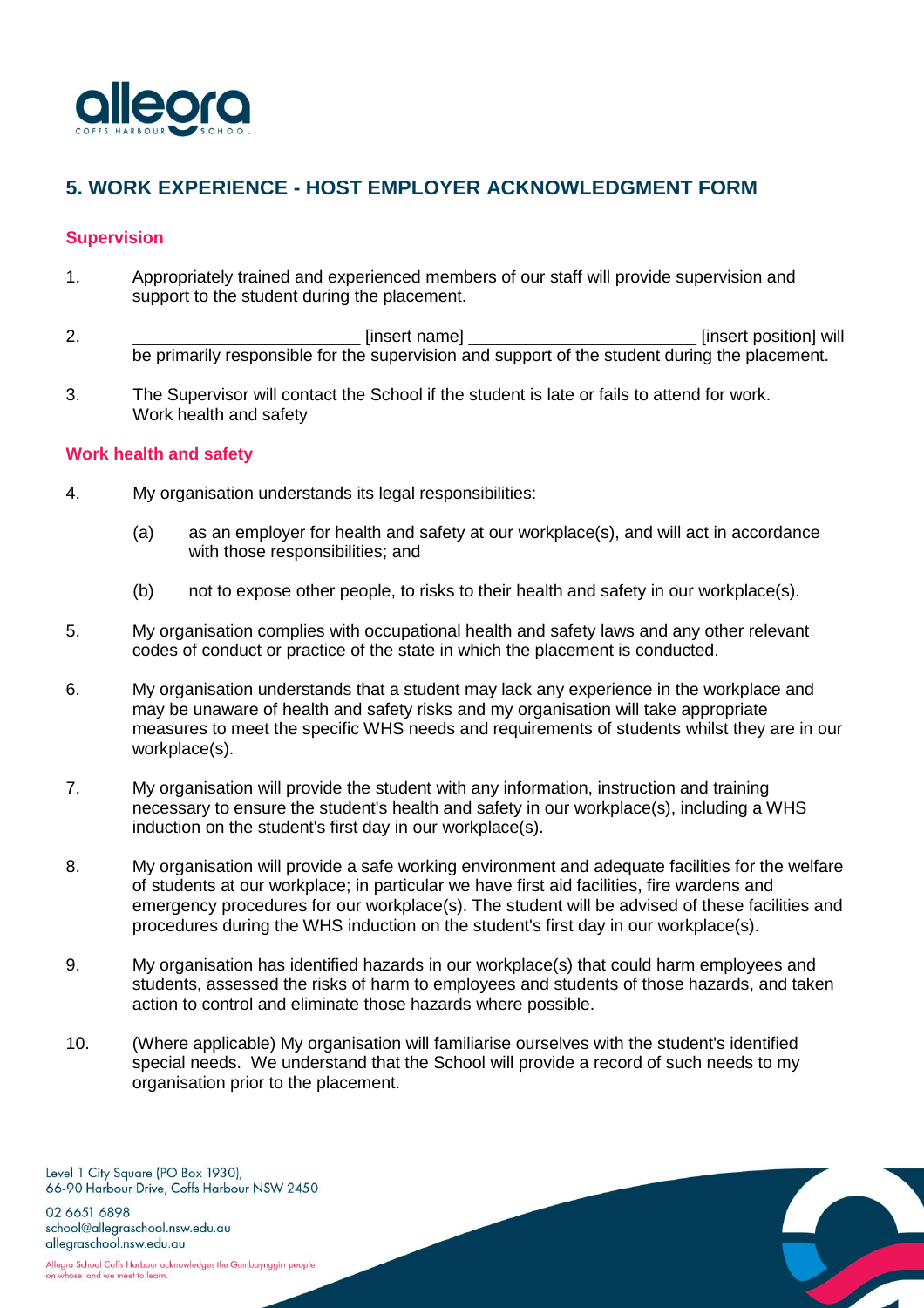

- 11. The student will not undertake any activities requiring a licence, permit or certificate of competence unless they have the relevant current licence, permit or certificate and the activity is directly related to the outcomes of the placement.
- 12. My organisation will supervise and instruct the student on how to use, store and maintain equipment/machinery and hazardous substances and provide protective clothing to the student where necessary.
- 13. If we are considering taking the student onto a building/construction site or other high risk area, we will discuss this with the School in advance.
- 14. Should the student accompany a member of our staff or other person in a motor vehicle as part of their placement tasks, the driver of the vehicle will hold a current NSW driver's licence (as appropriate to the vehicle), and the vehicle will be currently registered, fully insured (compulsory third party and full comprehensive insurance) and roadworthy.
- 15. In the event that the student is injured or becomes ill at work, we will contact the School [and the student's parent/guardian] as soon as practicable after being notified of the injury or illness.

## **Child protection**

- 16. My organisation is not aware of anything in the personal background of a member of staff or other person, who will have close unsupervised contact with the student during their work placement, that would legally preclude that member of staff or other person from working with children.
- 17. We will contact the School immediately if: an allegation is made against a member of staff or other persons of child abuse or sexual misconduct against the student or we become aware of any ill treatment of the student, act of violence that occurred in the student's presence, act of violence toward the student or other occurrence that puts the student at risk.

## **Anti-Discrimination**

- 18. My organisation complies with the anti-discrimination laws of the state in which the placement is conducted.
- 19. We understand the legal responsibilities of an employer for anti-discrimination at our workplace(s), and will act in accordance with those responsibilities.
- 20. We will contact the School immediately if an allegation is made against a member of staff or other persons of discrimination against a student or an allegation is made of discrimination by a student.